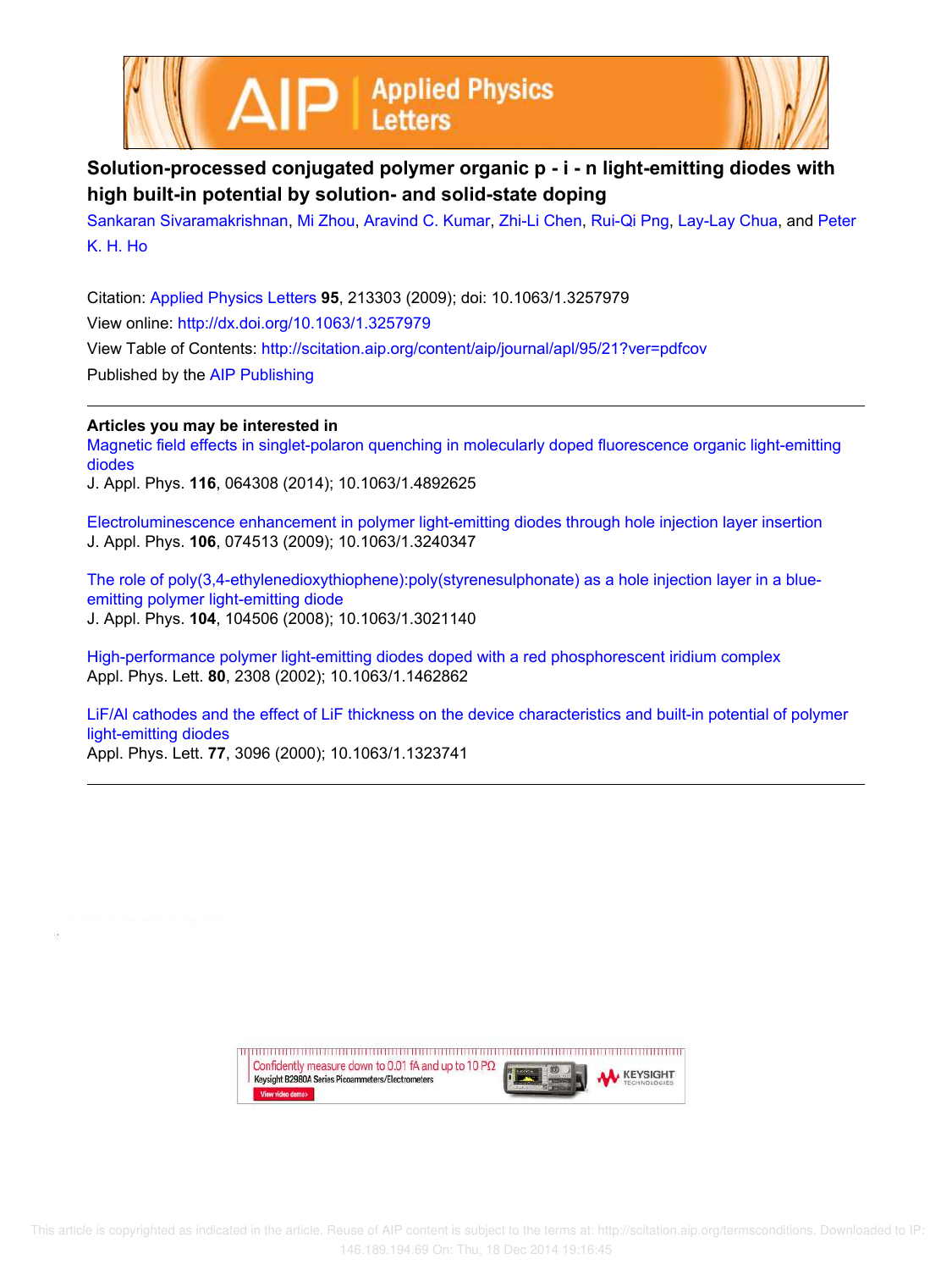## **Solution-processed conjugated polymer organic p-i-n light-emitting diodes with high built-in potential by solution- and solid-state doping**

Sankaran Sivaramakrishnan,<sup>1</sup> Mi Zhou,<sup>1</sup> Aravind C. Kumar,<sup>1</sup> Zhi-Li Chen,<sup>1</sup> Rui-Qi Png,<sup>1</sup> Lay-Lay Chua,  $2,3$  and Peter K. H. Ho<sup>1,a)</sup> <sup>1</sup>*Department of Physics, National University of Singapore, Lower Kent Ridge Road, Singapore S117542, Singapore*

<sup>2</sup>*Department of Chemistry, National University of Singapore, Lower Kent Ridge Road,*

<sup>3</sup>*Cavendish Laboratory, University of Cambridge, JJ Thomson Road, Cambridge, CB3 0HE,*

*United Kingdom*

(Received 8 June 2009; accepted 7 September 2009; published online 24 November 2009)

Polymer *p*-*i*-*n* homojunction light-emitting diodes (LEDs) comprising *p*-doped poly(dioctylfluorene-alt-benzothiadiazole) (F8BT) hole-injection, intrinsic F8BT emitter, and *n*-doped F8BT electron-injection layers have been demonstrated. A thin F8BT film was photocrosslinked and bulk *p*-doped by nitronium oxidation, then overcoated with an F8BT layer which was then surface *n*-doped by contact printing with naphthalenide on an elastomeric stamp. These LEDs exhibit high built-in potential  $(V_{bi}=2.2 \text{ V})$ , efficient bipolar injection, and greatly improved external electroluminescence efficiency compared to control devices without the *p*-*i*-*n* structure. A modulated photocurrent technique was used to measure this  $V_{\rm bi}$ , which systematically improves with diode structure. © *2009 American Institute of Physics*. doi:10.1063/1.3257979

Significant advances have taken place recently in evaporated molecular organic semiconductor (OSC) devices primarily through the development of *p*-*i*-*n* doped heterostructures to provide Ohmic transport.  $\int_{0}^{1-4}$  For these molecular OSCs, this is readily achieved by coevaporation of the dopant with the transport layer. $4-7$  For solution-processed polymer OSCs, however, this is a considerable challenge because of redissolution, and the difficulty of fixing a *p*-*i*-*n* profile. Thus while bulk chemical doping is known for both polarities $8-12$  and has been implemented in device structures, e.g., in *p*-doped polymer distributed Bragg reflectors for microcavity light-emitting diodes  $(LEDs)$ ,<sup>13</sup> the general fabrication of polymer *p*-*i*-*n* structures remains elusive.

In this letter, we describe a method to fabricate polymer  $p$ -*i*- $n$  diodes comprising: (i) photocrosslinking of the first layer using recently developed bis(fluorophenyl azide)s  $(FPAs)^{14,15}$  followed by bulk *p*-doping by diffusion of solution-state dopant, (ii) deposition of an intrinsic polymer layer, and then (iii) solid-state surface *n*-doping to limit the doping depth in this layer. We show that this *p*-*i*-*n* structure gives the expected improvement in diode built-in potential  $(V<sub>bi</sub>)$  and provides efficient hole  $(h<sup>+</sup>)$  and electron  $(e<sup>-</sup>)$  injection into the intrinsic polymer layer. Further improvement by incorporating heterostructures and carrier confinement layers is possible. We used  $poly(9,9\text{-}\text{dioctylfluorene-}2,7\text{-}\text{divl}$ benzo-2,1,3-thiadiazole-4,7-diyl) (F8BT, chemical structure in inset of Fig. 1) as model for these experiments, since it has deep highest occupied molecular orbital (HOMO, ionization potential  $I_p$  5.9 eV) and relatively shallow lowest unoccupied molecular orbital (electron affinity 2.2 eV estimated) that makes carrier injection particulary of holes difficult, as is often the case also for deep-blue light-emitting polymers.

To characterize its *p*- and *n*-states, approximately. 120 nm-thick F8BT films were deposited onto clean glass substrates from a toluene solution with 2 wt % (based on polymer weight) of an FPA additive,<sup>15</sup> which were then crosslinked by deep ultraviolet light in a glovebox  $(pO_2)$ ,  $pH_2O<1$  ppm), and developed with anhydrous tetrahydrofuran (THF) on a spinner to remove uncrosslinked lowmolecular-weight materials. For *p*-doping, the film was contacted with a freshly prepared 80 mM nitronium hexafluoroantimonate  $(NO<sub>2</sub>+SbF<sub>6</sub>-)$  solution in anhydrous for 30 s, and spin rinsed with dilute  $NO<sub>2</sub>+SbF<sub>6</sub>$  (10 mM) also in the glovebox. This *p*-F8BT is charge balanced by the large  $SbF_{6}$ - anion. The optical transmission spectrum (Fig. 1) collected inside the glovebox confirms *p*-doping: the  $\pi$ - $\pi$ <sup>\*</sup> band at 2.7 eV bleaches while a sub-gap polaron transition emerges at 1.8 eV. For *n*-doping, the F8BT film was con-



FIG. 1. (Color online) Optical transmission spectra of the intrinsic and doped F8BT films on glass substrates. Chemical structure of F8BT is shown in the inset.

*Singapore S117543, Singapore*

a)Electronic mail: phyhop@nus.edu.sg.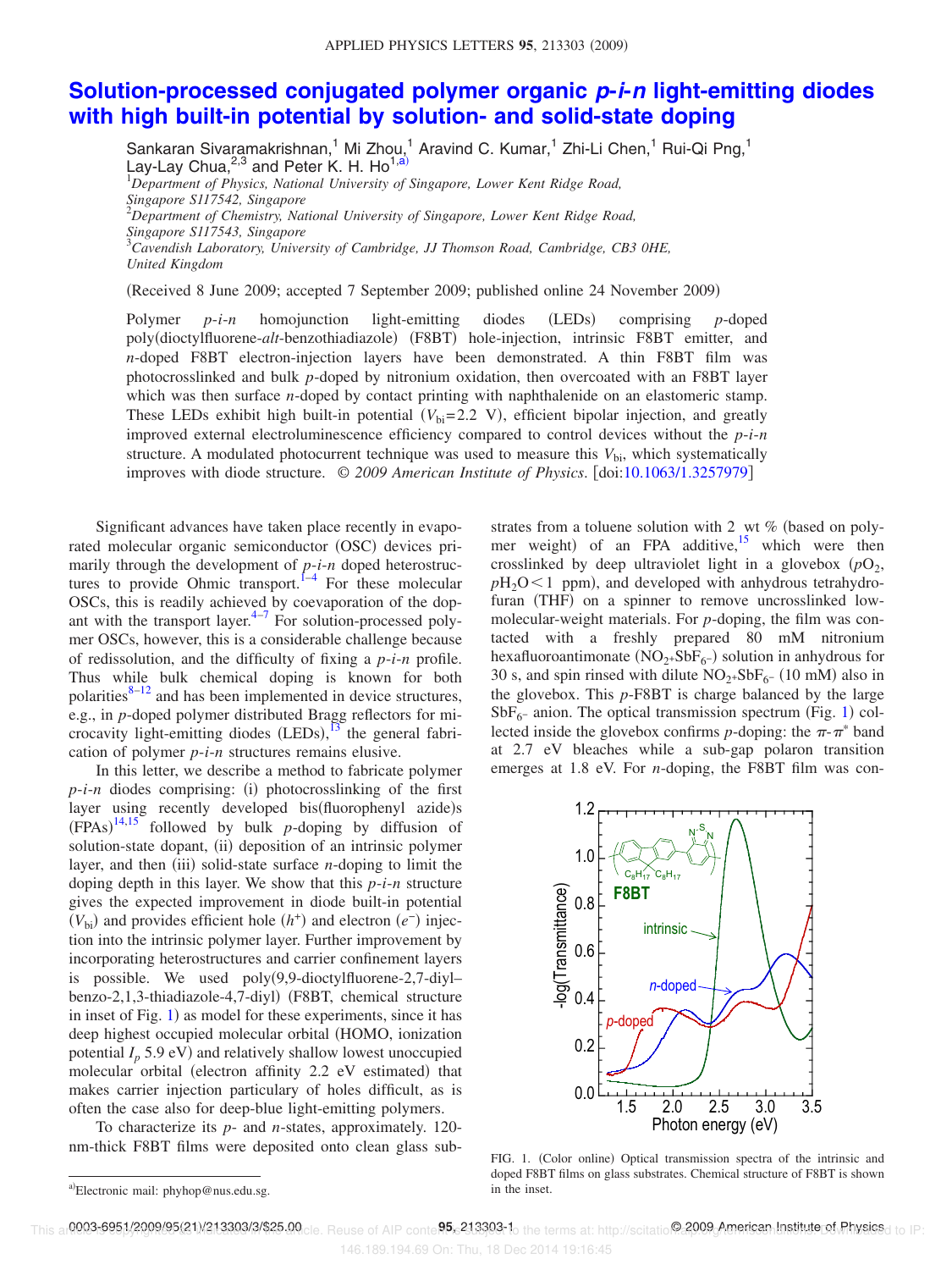

FIG. 2. (Color online) Schematic of the fabrication of the *p*-*i*-*n* homojunction diode. All steps are conducted in the glovebox.

tacted with another freshly-prepared 100 mM sodium naphthalenide (Na<sup>+</sup>Np<sup>-</sup>) solution in anhydrous THF or dimethoxy glycol (DMG) for 30 s, and spin rinsed with anhydrous THF. This was prepared by reacting Np in anhydrous THF with fleshly cut Na. The *n*-F8BT is charge balanced by Na<sup>+</sup> which can be exchanged for larger organic cations. The optical transmission spectrum (Fig. 1) confirms *n*-doping: the  $\pi$  $-\pi^*$  band bleaches while a (different) subgap polaron transition emerges at 2.1 eV. The asymmetry between the  $h<sup>+</sup>$  and *e* − polaron bands can be attributed to localization of *e* − on the benzothiadiazole ring but  $h<sup>+</sup>$  on the fluorene-phenylene backbone.<sup>16</sup>

These processes were reversible which shows that chemical doping rather than degradation had occurred. The  $p$ -F8BT slowly loses its  $h^+$  polaron band and regains  $\pi - \pi^*$ intensity when heated to 120 °C in the glovebox, while the *n*-F8BT dedopes after 1 h with (partial) recovery of the  $\pi$  $-\pi^*$  intensity. Since the doped states are far more stable inside the devices, this is likely due to reaction with adventitious impurities in the glovebox, e.g., residual moisture.

Yellow-green-emitting *p*-*i*-*n* polymer OLEDs were fabricated as shown in Fig. 2. A 20-nm-thick film of F8BT was deposited on SC1-cleaned indium tin oxide (ITO) glass substrates (toluene, 2 wt % FPA), photocrosslinked, developed with anhydrous THF, bulk p-doped with 80 mM  $NO<sub>2</sub>+SbF<sub>6</sub>$ in ACN, and then spin rinsed with anhydrous ACN. This produces a doping level of the order of 0.1 hole per repeat unit. A 100-nm-thick film of F8BT was then spin cast over this *p*-F8BT, and surface *n*-doped by a 10 s contact with a poly(dimethylsiloxane)-poly(methylhydrogensiloxane)

stamp coated with a thin film of Na<sup>+</sup>Np<sup>−</sup> by spin casting from a 100 mM solution. Because even brief contact with dopant solutions that are nonsolvents of the polymer  $(e.g.,)$ ACN and DMG) led to deep diffusion doping of tens of nanometers into the film, this solid-state doping procedure is necessary to limit the dopant profile. The thickness of the surface *n*-doped layer is expected to be of the order of a few nm. A rigorous time link of 10 min was imposed between surface *n*-doping and loading into the evaporator for cathode deposition to avoid degradation. A 120-nm-thick Al film was thermally evaporated through shadow mask to define 4.2 mm<sup>2</sup> contacts that also protected the diodes. Currentdensity-luminance-voltage (jLV) characteristics were measured using a Keithley 4200 semiconductor parameter analyzer with a calibrated large-area Si photodiode. Devices without one or both of the doped layers were also fabricated.

Fig.  $3$  shows the  $jLV$  characteristics of (i)  $ITO/i-F8BT/A1$ , (ii)  $ITO/p-F8BT/i-F8BT/A1$ , and (iii) ITO/ *p*-F8BT/*i*-F8BT/*n*-F8BT/Al diodes plotted against the forward bias voltage above flat band, i.e., *V*−*V*<sub>bi</sub>. Device (i) This are bows caplown to of s1n mA/cm<sup>2</sup>th at alim V<sub>bi</sub> eds0 N and catevery subject the E<sub>f</sub> cap of the p<sub>s</sub> and n-doped contacts, and to estimated to IP:



FIG. 3. (Color online) jVL characteristics of the devices measured at room temperature.

low *L* of 10−1 cd m−2 due to poor carrier injections from ITO and Al into *i*-F8BT. Inserting the *p*-F8BT layer, device (ii), increases  $j$  and  $L$  by two orders of magnitude, which shows  $p$ -F8BT provides efficient  $h^+$  injection. The formation of a  $\delta$ -hole-doped interface has recently been shown to be important for Ohmic contact to the intrinsic OSC layer.<sup>18</sup> However, the electroluminescence quantum efficiency  $\eta$  is still poor  $\left($  < 0.01% photon-per-electron flow in external circuit) due to poor  $e^-$  injection from Al. When an *n*-F8BT layer is also inserted, device (iii), *L* increases by two orders of magnitude without a corresponding increase in *j*, and so  $\eta$  reaches 1.4% ph/el (i.e., 4 cd A<sup>-1</sup>). Thus the ultrathin *n*-F8BT layer provides efficient *e*<sup>−</sup> injection into the *i*-F8BT layer to give greatly balanced  $e^-$  and  $h^+$  currents. The  $\eta$  is nevertheless still limited by carrier leakage,  $17,19$  and exciton quenching as may be expected from the proximity to the doped layers and the metal cathode, so further buffer  $interlayers<sup>15</sup>$  will be needed to screen these. For comparison, devices with poly(3,4-ethylenedioxythiophene): poly(styrenesulfonic acid) (PEDT:PSSH) anode and Ca cathode shows very poor  $\eta$ <0.05%, because PEDT:PSSH (work function  $\phi = 5.1$  eV) does not appear to be able to inject holes efficiently into the HOMO of F8BT.

Thus *p*- and *n*-doped injection layers provide efficient carrier injection of holes and electrons respectively into polymer OSC diodes, as in molecular OSCs, although the injection mechanisms may be very different. The F8BT *p*-*i*-*n* diodes here can be repeatedly measured over days and cycled between 30 and 353 K, so the doped profiles have some stability. However an undesirable dopant migration appears to occur at elevated temperatures which degrades injection and quenches luminescence. This may be suppressed, e.g., through the use of even larger charge-compensating ions.

To demonstrate the presence of the *p*- and *n*-doped interfaces in the diodes, we measured their  $V_{\rm bi}$  using a modulated photocurrent technique (Fig. 4.) which gives the separation of the Fermi levels  $E_F$  of the contacts to the intrinsic layer under flat band condition. Direct measurement of this parameter is necessary to demonstrate the expected widening of the  $E_f$  gap of the  $p_S$  and *n*-doped contacts, and to estimated to  $\vert P \vert$